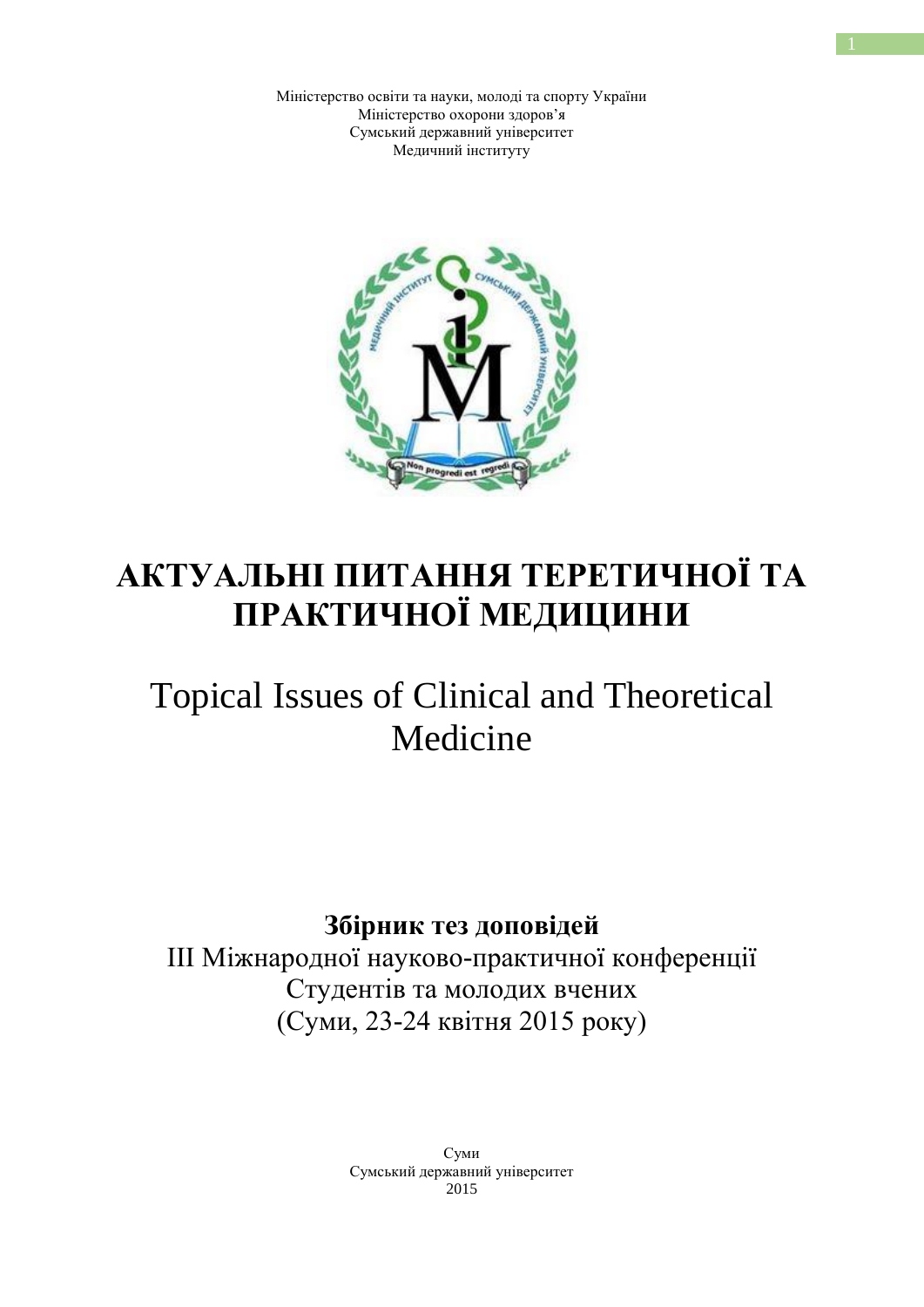with using two standard methods: transvaginal sonography and transabdominal scanning techniques with full bladder. The ultrasonic sensor is introduced into the vagina, directing the front arch, while trying not to put pressure on the neck, so as not to cause her artificial extension. After receiving the sagittal cut cervical mucous echogenic used to determine the internal endocervical cells. To measure cervical length linear sliders placed on a triangular echogenic area external os and V-shaped slot inner eye. Each survey took about 2-3 minutes.

 Statistical analysis of the data was performed using parametric methods of statistical computer programs

**Results.** The dynamics of the state of the cervix in multiple and singleton pregnancy using transvaginal sonography. Revealed distinctive feature state of the cervix with twins, that is more rapid reduction of cervical after 24 weeks compared with singleton pregnancy. Developed ultrasound cervical length criteria for early formation of an increased risk of preterm delivery among patients with twins. Developed standards cervical length for each gestational period in twins.

 When analyzing the individual values of cervical length in patients with twins and preterm delivery, we found a clear correlation dynamics of the cervix in these terms for a period of spontaneous labor. By 22-24 weeks of gestation dynamic changes in the cervix was virtually identical. However, since this term (22-24 weeks) in patients who had labor to 32 weeks, the rate of cervical shortening was more pronounced: 5.53 mm / week. against 2.33 mm / week. in women who had labor in 32-35 weeks. In terms of labor in 32-35 weeks cervical length was  $28 \pm 3.8$  mm in 25-27 weeks and preterm labor at 32 weeks cervix was 1.47 times shorter -  $19 \pm 3.2$  mm. Thus, the earlier attacked at birth twins, the more important were changes in the cervix that manifested not only shortening it, but V- or U -shaped opening of the internal os. In patients with multiple pregnancy who had preterm labor, as in patients who have had a period, we found no significant differences in the length of the cervix of the women with first and second pregnancy and depending on the type of placentation (mono and double dyhorionic). The exceptions were 3 (2%) patients with monohorionic double sharp shortening of the cervix (up to 13-15 mm) in 25-27 weeks, which is not due to the type of placentation, and the presence of polyhydramnios expressed in one of the fetus of the syndrome feto-fetal transfusion heavy degree, which makes it difficult to 15% monohorionical twins. Installed "critical" periods (22-24 weeks) when it is necessary to conduct research cervix to determine the degree of risk of preterm birth. With a length of cervix <34 mm in 22-24 weeks increased risk of preterm birth before 36 weeks; of the risk of preterm birth at 32-35 weeks is cervical length <27 mm, the criterion of risk "early" preterm birth (before 32 weeks) - <19mm.

### **THE OSTEOTOMY OF THE KNEE DEFORMATION AFTER GONARTHROSIS (ARTHROSIS OF THE KNEE)**

*Khalid Nazbar – clinical ordinator, Shalimov I.M.1) Scientific supervisor – prof. Shyshchuk V.D Sumy State University, Medical Institute Department of orthopedic and traumatology 1) Sumy Municipal Clinical Hospital*

The knee joint is comprised of three bones: the thigh bone (femur), the shin bone (tibia) and the kneecap (patella). In case of arthrosis, in most cases female had problem with the cartilage deteriorates and the bones start rubbing directly against each other. The result is joint pain, which worsens day by day, and limits motion.

AIM: the role of osteotomy of the tibia bone is to remove the bone syndrome and remove they deformity which was rubbing directly against each other and scratching cartilage .

#### **Result:**

in Sumy region In CMCH with we had 96 case during 2013-2015 of osteotomy of tibia bone and fixation of it with palate it is one of the good method with a good result we have done 85 women and and 9 men we had 99% good result with our patients.